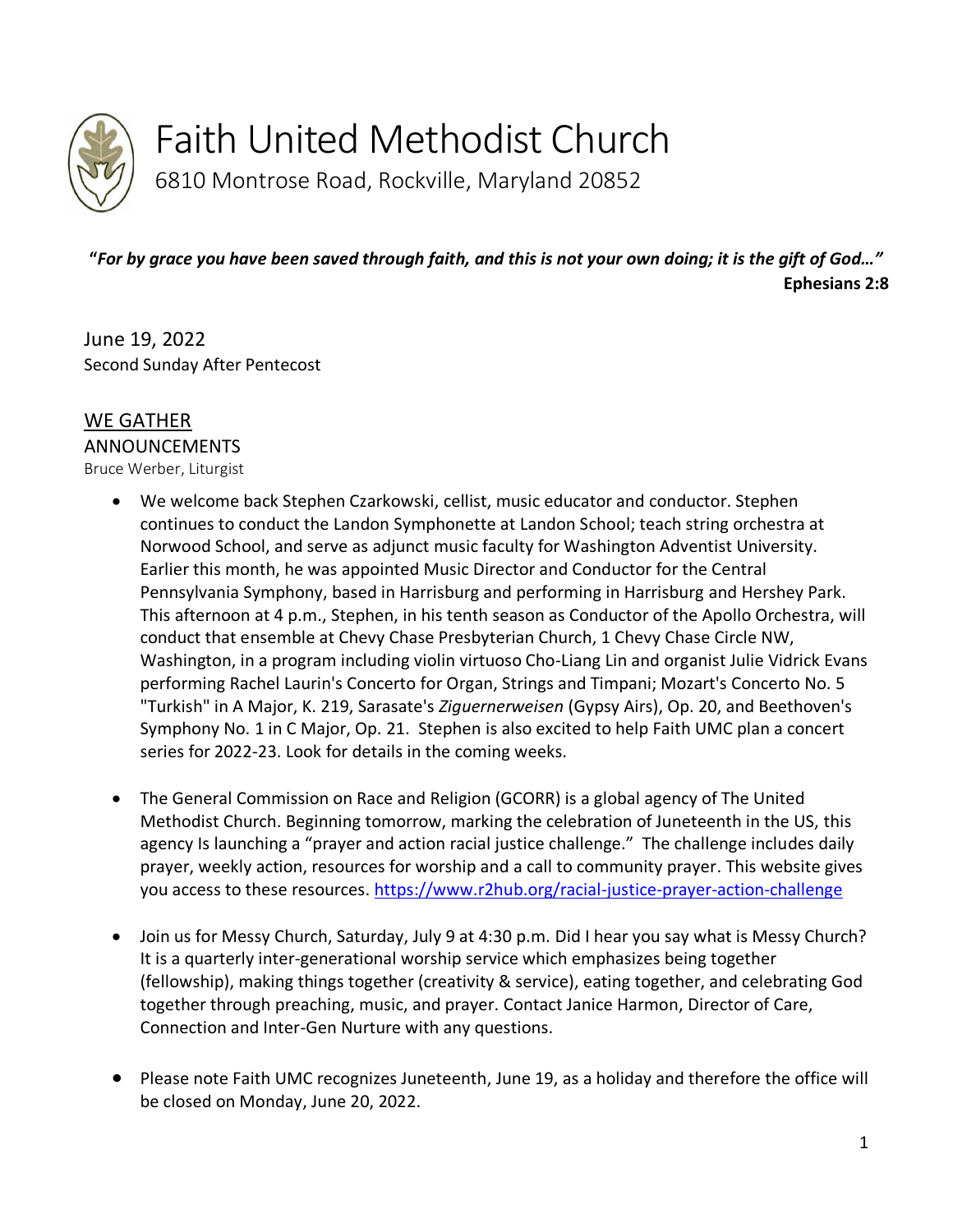#### SPRC ANNOUNCEMENT

Bill Maas, SPRC Chair

# STATEMENT OF WORSHIP

Bruce Werber, Liturgist

#### PRELUDE

*Adoration* Composer: Florence B. Price (1887-1953) Stephen Czarkowski, cello; Dr. Michael Wu, piano

#### **CENTERING**

#### POP UP HYMN

**WORD** CHILDREN'S MESSAGE

#### PRAYER FOR ILLUMINATION Bruce Werber, Liturgist

# **SCRIPTURE**

Bruce Werber, Liturgist Ephesians 2:1-10

#### MESSAGE: "Grace Really Is Amazing" Rev. Dr. Laura Norvell

#### WONDER

Taking Flat Wesley Everywhere

# WHAT NOW?

ANTHEM *Amazing Grace Echo* Composer: Serban Nichifor (b. 1954) Stephen Czarkowski, cello; Dr. Michael Wu, piano

#### **OFFERING**